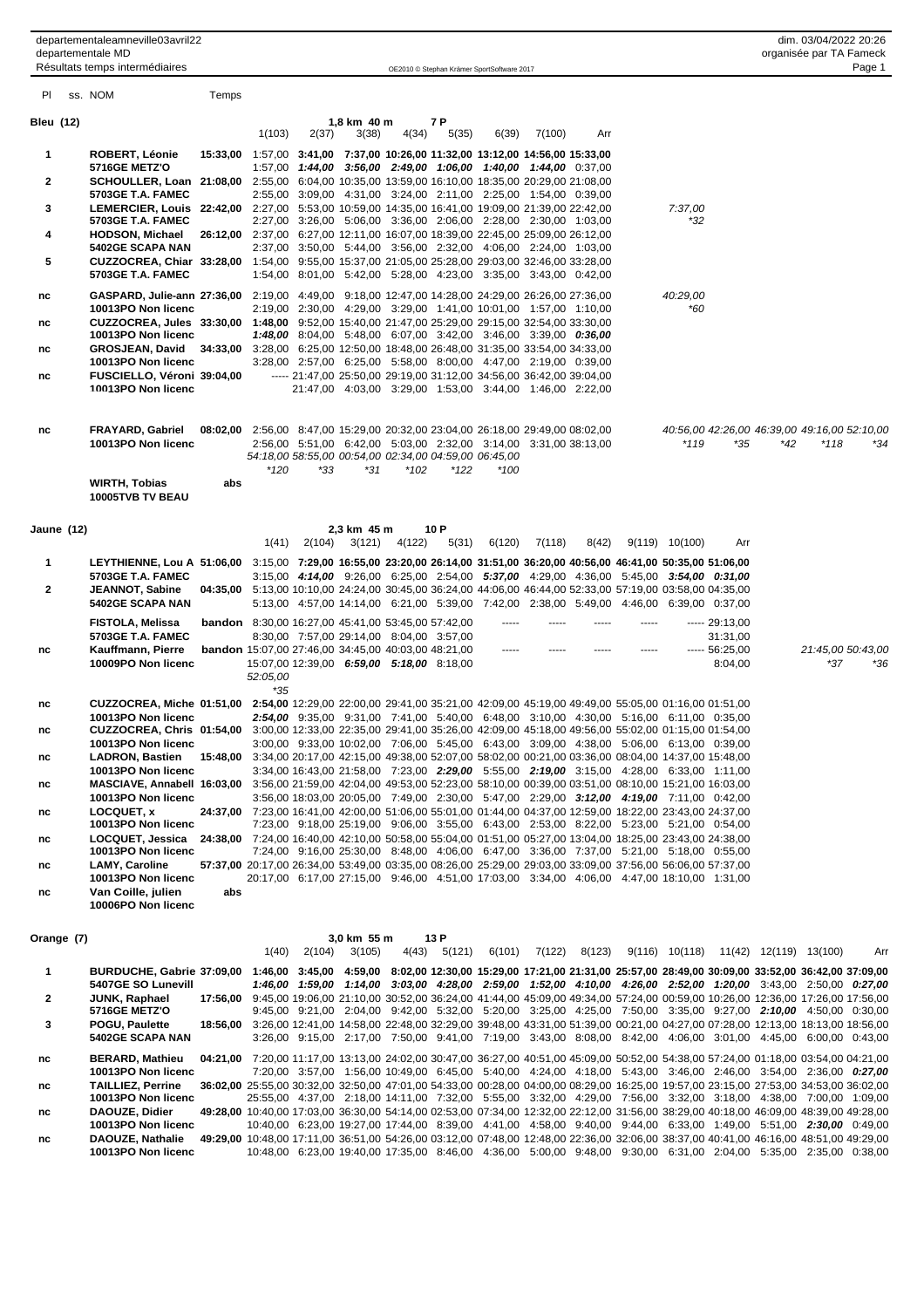departementaleamneville03avril22 dim. 03/04/2022 20:26 departementale MD organisée par TA Fameck

Résultats temps intermédiaires resumes and the comparison of the control of Stephan Krämer SportSoftware 2017 Page 2017 Page 2017 Page 2017 Page 2017 Page 2017 Page 2017 Page 2017 Page 2017 Page 2017 Page 2017 Page 2018 Pa

| PL       |             | ss. NOM                                                                                                                                                                    | Temps |                                                                                                                                      |        |                                 |                                                                                         |               |                                                                                                                                             |                            |        |  |  |                                                            |  |
|----------|-------------|----------------------------------------------------------------------------------------------------------------------------------------------------------------------------|-------|--------------------------------------------------------------------------------------------------------------------------------------|--------|---------------------------------|-----------------------------------------------------------------------------------------|---------------|---------------------------------------------------------------------------------------------------------------------------------------------|----------------------------|--------|--|--|------------------------------------------------------------|--|
| Vert (7) |             |                                                                                                                                                                            |       | 1(32)                                                                                                                                | 2(33)  | 1,6 km 30 m<br>3(34)            |                                                                                         | 6 P<br>5(36)  | 6(100)                                                                                                                                      | Arr                        |        |  |  |                                                            |  |
| 1        |             | <b>ROBERT, Justin</b><br><b>5716GE METZ'O</b>                                                                                                                              |       | 18:32,00 1:52,00 7:08,00 9:48,00 12:30,00 14:17,00 17:56,00 18:32,00                                                                 |        |                                 | 4(35)                                                                                   |               | 1:52,00 5:16,00 2:40,00 2:42,00 1:47,00 3:39,00 0:36,00                                                                                     |                            |        |  |  |                                                            |  |
| nc       |             | vuillemard, isia                                                                                                                                                           |       | 22:29,00 3:03,00 9:33,00 12:08,00 15:04,00 17:49,00 21:56,00 22:29,00                                                                |        |                                 |                                                                                         |               |                                                                                                                                             |                            |        |  |  |                                                            |  |
| nc       |             | 10013PO Non licenc<br><b>SCHANG, Michel</b>                                                                                                                                |       | 34:05.00 4:45.00 12:54,00 17:25,00 22:25,00 26:00,00 32:09,00 34:05,00                                                               |        |                                 |                                                                                         |               | 3:03,00 6:30,00 2:35,00 2:56,00 2:45,00 4:07,00 0:33,00                                                                                     |                            |        |  |  |                                                            |  |
|          |             | 10013PO Non licenc                                                                                                                                                         |       |                                                                                                                                      |        |                                 |                                                                                         |               | 4:45,00 8:09,00 4:31,00 5:00,00 3:35,00 6:09,00 1:56,00                                                                                     |                            |        |  |  |                                                            |  |
| nc       |             | <b>GARZANKA, Elise</b><br>10013PO Non licenc                                                                                                                               |       | 35:00,00 4:05,00 12:37,00 17:38,00 21:52,00 25:35,00 32:38,00 35:00,00                                                               |        |                                 |                                                                                         |               | 4:05,00 8:32,00 5:01,00 4:14,00 3:43,00 7:03,00 2:22,00                                                                                     |                            |        |  |  |                                                            |  |
| nc       |             | <b>TORDJMAM, Jules</b><br>10013PO Non licenc                                                                                                                               | pm    | -----                                                                                                                                |        |                                 |                                                                                         | -----         |                                                                                                                                             | $--- 17:56,00$<br>17:56,00 |        |  |  |                                                            |  |
| nc       |             | <b>SCHANG, Monique</b><br>10013PO Non licenc                                                                                                                               | abs   |                                                                                                                                      |        |                                 |                                                                                         |               |                                                                                                                                             |                            |        |  |  |                                                            |  |
|          |             | WIRTH, Jonathan<br>10005TVB TV BEAU                                                                                                                                        | abs   |                                                                                                                                      |        |                                 |                                                                                         |               |                                                                                                                                             |                            |        |  |  |                                                            |  |
|          | Violet (16) |                                                                                                                                                                            |       |                                                                                                                                      |        | 4,4 km 80 m                     |                                                                                         | 18 P          |                                                                                                                                             |                            |        |  |  |                                                            |  |
|          |             |                                                                                                                                                                            |       | 1(101)                                                                                                                               | 2(103) | 3(104)                          | 4(105)                                                                                  | 5(107)<br>Arr | 6(108)                                                                                                                                      | 7(110)                     | 8(111) |  |  | $9(112)$ $10(113)$ $11(114)$ $12(115)$ $13(116)$ $14(118)$ |  |
| 1        |             | PECHSTEIN, Ulrich 37:05,00 0:51,00 1:52,00 4:06,00 4:56,00 10:37,00 12:19,00 15:31,00 18:19,00 20:24,00 21:48,00 22:49,00 25:23,00 27:04,00 28:41,00                       |       |                                                                                                                                      |        | 15(119) 16(120) 17(102) 18(100) |                                                                                         |               |                                                                                                                                             |                            |        |  |  |                                                            |  |
|          |             | 5402GE SCAPA NAN                                                                                                                                                           |       | 31:26,00 33:04,00 35:25,00 36:39,00 37:05,00                                                                                         |        |                                 |                                                                                         |               | $0.51,00$ $1.01,00$ $2.14,00$ $0.50,00$ $5.41,00$ $1.42,00$ $3.12,00$ $2.48,00$ $2.05,00$ $1.24,00$ $1.01,00$ $2.34,00$ $1.41,00$ $1.37,00$ |                            |        |  |  |                                                            |  |
|          |             |                                                                                                                                                                            |       |                                                                                                                                      |        |                                 | 2:45,00 1:38,00 2:21,00 1:14,00 0:26,00                                                 |               |                                                                                                                                             |                            |        |  |  |                                                            |  |
| 2        |             | VUILLEMARD, Jéré 41:11,00 0:53,00 1:52,00 4:08,00 5:06,00 11:27,00 13:15,00 20:26,00 22:26,00 24:38,00 25:21,00 28:15,00 31:03,00 33:06,00 34:42,00<br>8812GE O'ZONE 88    |       |                                                                                                                                      |        |                                 |                                                                                         |               | 0:53,00 0:59,00 2:16,00 0:58,00 6:21,00 1:48,00 7:11,00 2:00,00 2:12,00 0:43,00 2:54,00 2:48,00 2:03,00 1:36,00                             |                            |        |  |  |                                                            |  |
|          |             |                                                                                                                                                                            |       |                                                                                                                                      |        |                                 | 36:37,00 38:03,00 39:43,00 40:42,00 41:11,00<br>1:55,00 1:26,00 1:40,00 0:59,00 0:29,00 |               |                                                                                                                                             |                            |        |  |  |                                                            |  |
| 3        |             | <b>WIRTH, Robert</b><br>10005TVB TV BEAU                                                                                                                                   |       | 44:02,00 1:03,00 3:20,00 6:04,00 7:42,00 15:49,00 17:43,00 20:55,00 23:23,00 26:04,00 26:56,00 27:53,00 32:15,00 34:00,00 35:40,00   |        |                                 |                                                                                         |               | 1:03,00 2:17,00 2:44,00 1:38,00 8:07,00 1:54,00 3:12,00 2:28,00 2:41,00 0:52,00 0:57,00 4:22,00 1:45,00 1:40,00                             |                            |        |  |  |                                                            |  |
|          |             |                                                                                                                                                                            |       |                                                                                                                                      |        |                                 | 38:32,00 40:02,00 42:08,00 43:34,00 44:02,00                                            |               |                                                                                                                                             |                            |        |  |  |                                                            |  |
| 4        |             | <b>PINEAU, Laurent</b>                                                                                                                                                     |       | 45:43,00 0:50,00 1:54,00 38:57,00 5:01,00 12:53,00 14:45,00 25:36,00 27:35,00 30:02,00 31:09,00 32:05,00 35:21,00 37:32,00 38:52,00  |        |                                 | 2:52,00 1:30,00 2:06,00 1:26,00 0:28,00                                                 |               |                                                                                                                                             |                            |        |  |  |                                                            |  |
|          |             | 5402GE SCAPA NAN                                                                                                                                                           |       | 40:57,00 42:21,00 44:09,00 45:15,00 45:43,00                                                                                         |        |                                 |                                                                                         |               | $0.50,00$ 1:04,00 2:03,00 1:04,00 7:52,00 1:52,00 10:51,00 1:59,00 2:27,00 1:07,00 0:56,00 3:16,00 2:11,00 1:20,00                          |                            |        |  |  |                                                            |  |
| 5        |             | POGU, Philippe                                                                                                                                                             |       | 46:47,00 1:06,00 2:12,00 4:30,00 5:37,00 13:21,00 15:22,00 24:28,00 27:30,00 29:44,00 30:42,00 31:51,00 34:47,00 36:42,00 38:12,00   |        |                                 | 2:05,00 1:24,00 1:48,00 1:06,00 0:28,00                                                 |               |                                                                                                                                             |                            |        |  |  |                                                            |  |
|          |             | 5402GE SCAPA NAN                                                                                                                                                           |       |                                                                                                                                      |        |                                 |                                                                                         |               | 1:06,00 1:06,00 2:18,00 1:07,00 7:44,00 2:01,00 9:06,00 3:02,00 2:14,00 0:58,00 1:09,00 2:56,00 1:55,00 1:30,00                             |                            |        |  |  |                                                            |  |
|          |             |                                                                                                                                                                            |       | 41:21,00 42:59,00 45:02,00 46:12,00 46:47,00                                                                                         |        |                                 | 3:09,00 1:38,00 2:03,00 1:10,00 0:35,00                                                 |               |                                                                                                                                             |                            |        |  |  |                                                            |  |
| 6        |             | VUILLEMARD, Marie 51:26,00 0:59,00 2:27,00 5:28,00 6:39,00 14:10,00 16:14,00 26:51,00 29:50,00 32:31,00 33:28,00 34:40,00 37:26,00 39:51,00 41:58,00<br>8812GE O'ZONE 88   |       |                                                                                                                                      |        |                                 |                                                                                         |               | 0:59,00 1:28,00 3:01,00 1:11,00 7:31,00 2:04,00 10:37,00 2:59,00 2:41,00 0:57,00 1:12,00 2:46,00 2:25,00 2:07,00                            |                            |        |  |  |                                                            |  |
|          |             |                                                                                                                                                                            |       | 45:47,00 47:47,00 49:45,00 50:53,00 51:26,00                                                                                         |        |                                 | 3:49,00 2:00,00 1:58,00 1:08,00 0:33,00                                                 |               |                                                                                                                                             |                            |        |  |  |                                                            |  |
| 7        |             | <b>ROBERT, Virginie</b><br><b>5716GE METZ'O</b>                                                                                                                            |       | 53:41,00 1:03,00 3:24,00 6:16,00 7:25,00 16:22,00 19:46,00 23:49,00 27:47,00 31:47,00 32:53,00 33:56,00 38:07,00 41:08,00 43:16,00   |        |                                 |                                                                                         |               | 1:03,00 2:21,00 2:52,00 1:09,00 8:57,00 3:24,00 4:03,00 3:58,00 4:00,00 1:06,00 1:03,00 4:11,00 3:01,00 2:08,00                             |                            |        |  |  |                                                            |  |
|          |             |                                                                                                                                                                            |       |                                                                                                                                      |        |                                 | 46:53,00 49:00,00 51:51,00 53:04,00 53:41,00                                            |               |                                                                                                                                             |                            |        |  |  |                                                            |  |
| 8        |             | WIRTH, Jakob                                                                                                                                                               |       | 56:50,00 1:50,00 3:21,00 6:36,00 7:30,00 13:49,00 16:17,00 24:43,00 27:12,00 29:55,00 30:54,00 31:38,00 39:02,00 45:06,00 47:20,00   |        |                                 | 3:37,00 2:07,00 2:51,00 1:13,00 0:37,00                                                 |               |                                                                                                                                             |                            |        |  |  |                                                            |  |
|          |             | 10005TVB TV BEAU                                                                                                                                                           |       | 50:53,00 52:51,00 55:25,00 56:23,00 56:50,00                                                                                         |        |                                 |                                                                                         |               | 1:50,00 1:31,00 3:15,00 0:54,00 6:19,00 2:28,00 8:26,00 2:29,00 2:43,00 0:59,00 0:44,00 7:24,00 6:04,00 2:14,00                             |                            |        |  |  |                                                            |  |
| 9        |             | PECHSTEIN, Tristan 56:56,00 0:57,00 2:02,00 4:23,00 5:35,00 13:55,00 16:40,00 23:52,00 28:29,00 34:07,00 35:01,00 36:28,00 39:51,00 42:18,00 47:11,00                      |       |                                                                                                                                      |        |                                 | 3:33,00 1:58,00 2:34,00 0:58,00 0:27,00                                                 |               |                                                                                                                                             |                            |        |  |  |                                                            |  |
|          |             | 5402GE SCAPA NAN                                                                                                                                                           |       |                                                                                                                                      |        |                                 |                                                                                         |               | 0:57,00 1:05,00 2:21,00 1:12,00 8:20,00 2:45,00 7:12,00 4:37,00 5:38,00 0:54,00 1:27,00 3:23,00 2:27,00 4:53,00                             |                            |        |  |  |                                                            |  |
|          |             |                                                                                                                                                                            |       | 50:26,00 52:37,00 55:22,00 56:33,00 56:56,00                                                                                         |        |                                 | 3:15,00 2:11,00 2:45,00 1:11,00 0:23,00                                                 |               |                                                                                                                                             |                            |        |  |  |                                                            |  |
| 10       |             | RICHAUD, Anne-So 57:13,00 0:58,00 2:26,00 4:54,00 6:03,00 13:16,00 15:34,00 19:04,00 24:59,00 34:27,00 35:08,00 36:27,00 45:00,00 47:21,00 48:48,00<br>5716GE METZ'O       |       |                                                                                                                                      |        |                                 |                                                                                         |               | 0:58,00 1:28,00 2:28,00 1:09,00 7:13,00 2:18,00 3:30,00 5:55,00 9:28,00 0:41,00 1:19,00 8:33,00 2:21,00 1:27,00                             |                            |        |  |  |                                                            |  |
|          |             |                                                                                                                                                                            |       | 51:27,00 53:23,00 55:43,00 56:46,00 57:13,00                                                                                         |        |                                 | 2:39,00 1:56,00 2:20,00 1:03,00 0:27,00                                                 |               |                                                                                                                                             |                            |        |  |  |                                                            |  |
| 11       |             | THEVENART, Johan 59:06,00 1:18,00 6:42,00 9:22,00 10:40,00 18:40,00 21:31,00 30:44,00 34:34,00 38:17,00 39:28,00 40:42,00 43:47,00 45:55,00 47:42,00<br>5407GE SO Lunevill |       |                                                                                                                                      |        |                                 |                                                                                         |               | 1:18,00 5:24,00 2:40,00 1:18,00 8:00,00 2:51,00 9:13,00 3:50,00 3:43,00 1:11,00 1:14,00 3:05,00 2:08,00 1:47,00                             |                            |        |  |  |                                                            |  |
|          |             |                                                                                                                                                                            |       | 51:33,00 54:20,00 57:14,00 58:37,00 59:06,00                                                                                         |        |                                 |                                                                                         |               |                                                                                                                                             |                            |        |  |  |                                                            |  |
| 12       |             | <b>HOFF, Olivier</b>                                                                                                                                                       |       | 59:45,00 1:48,00 3:16,00 6:22,00 7:36,00 15:30,00 17:50,00 26:52,00 30:13,00 33:07,00 34:32,00 36:29,00 42:17,00 47:44,00 50:00,00   |        |                                 | 3:51,00 2:47,00 2:54,00 1:23,00 0:29,00                                                 |               |                                                                                                                                             |                            |        |  |  |                                                            |  |
|          |             | 5703GE T.A. FAMEC                                                                                                                                                          |       |                                                                                                                                      |        |                                 | 53:17,00 55:23,00 58:10,00 59:14,00 59:45,00                                            |               | 1:48,00 1:28,00 3:06,00 1:14,00 7:54,00 2:20,00 9:02,00 3:21,00 2:54,00 1:25,00 1:57,00 5:48,00 5:27,00 2:16,00                             |                            |        |  |  |                                                            |  |
| 13       |             | CHOISEL, Timothée 00:14,00 1:03,00 2:49,00 5:17,00 6:34,00 13:50,00 16:44,00 25:02,00 28:00,00 36:18,00 37:33,00 39:04,00 43:46,00 46:54,00 49:28,00                       |       |                                                                                                                                      |        |                                 | 3:17,00 2:06,00 2:47,00 1:04,00 0:31,00                                                 |               |                                                                                                                                             |                            |        |  |  |                                                            |  |
|          |             | 5402GE SCAPA NAN                                                                                                                                                           |       |                                                                                                                                      |        |                                 |                                                                                         |               | 1:03,00 1:46,00 2:28,00 1:17,00 7:16,00 2:54,00 8:18,00 2:58,00 8:18,00 1:15,00 1:31,00 4:42,00 3:08,00 2:34,00                             |                            |        |  |  |                                                            |  |
|          |             |                                                                                                                                                                            |       | 53:10,00 55:23,00 58:39,00 59:49,00 00:14,00                                                                                         |        |                                 | 3:42,00 2:13,00 3:16,00 1:10,00 0:25,00                                                 |               |                                                                                                                                             |                            |        |  |  |                                                            |  |
| 14       |             | <b>PECHSTEIN, Alice</b><br>5402GE SCAPA NAN                                                                                                                                |       | 04:21,00 1:23,00 3:12,00 7:00,00 8:33,00 19:39,00 22:38,00 30:26,00 35:10,00 40:58,00 42:07,00 43:33,00 47:01,00 50:14,00 53:43,00   |        |                                 |                                                                                         |               | 1:23,00 1:49,00 3:48,00 1:33,00 11:06,00 2:59,00 7:48,00 4:44,00 5:48,00 1:09,00 1:26,00 3:28,00 3:13,00 3:29,00                            |                            |        |  |  |                                                            |  |
|          |             |                                                                                                                                                                            |       | 57:12,00 59:31,00 02:33,00 03:48,00 04:21,00                                                                                         |        |                                 | 3:29,00 2:19,00 3:02,00 1:15,00 0:33,00                                                 |               |                                                                                                                                             | 4:30,00<br>*40             |        |  |  |                                                            |  |
| 15       |             | <b>DUVAL, Jacques</b>                                                                                                                                                      |       | 38:17,00 2:07,00 4:52,00 12:16,00 15:25,00 28:39,00 33:22,00 41:20,00 46:40,00 52:52,00 54:54,00 57:10,00 06:01,00 09:48,00 12:59,00 |        |                                 |                                                                                         |               |                                                                                                                                             |                            |        |  |  |                                                            |  |
|          |             | 5703GE T.A. FAMEC                                                                                                                                                          |       | 22:26,00 25:28,00 33:07,00 35:21,00 38:17,00                                                                                         |        |                                 |                                                                                         |               | 2:07,00 2:45,00 7:24,00 3:09,00 13:14,00 4:43,00 7:58,00 5:20,00 6:12,00 2:02,00 2:16,00 8:51,00 3:47,00 3:11,00                            | 37:27,00                   |        |  |  |                                                            |  |
|          |             |                                                                                                                                                                            |       |                                                                                                                                      |        |                                 | 9:27,00 3:02,00 7:39,00 2:14,00 2:56,00                                                 |               |                                                                                                                                             | *60                        |        |  |  |                                                            |  |